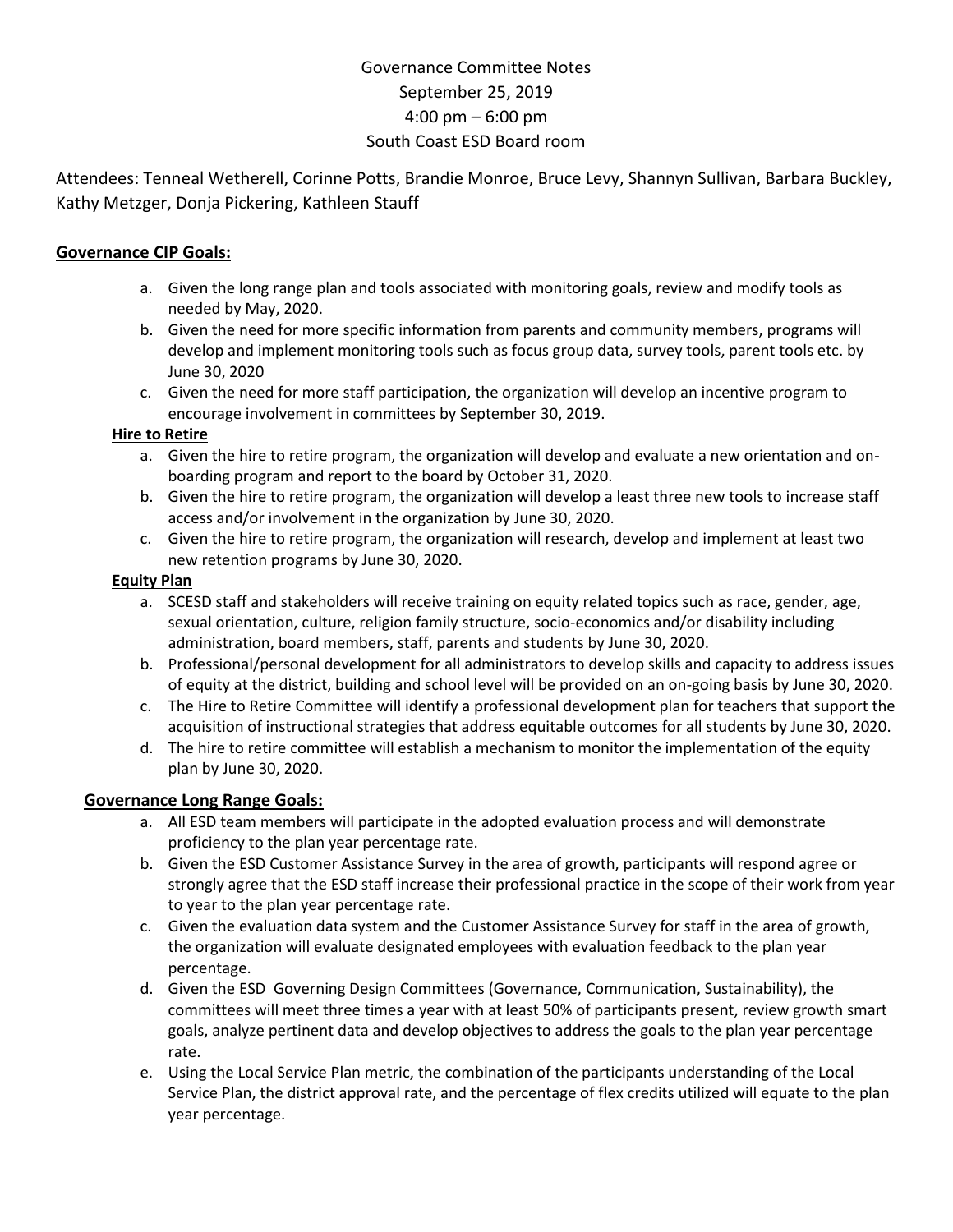- f. Given the Customer Assistance Survey, participants will respond agree or strongly agree that the ESD staff work collaboratively to implement program(s) that are flexible and creative in order to meet the needs of students, families and districts from year to year to the plan year percentage rate.
- g. Given the ESD Program Services and Sustainability metric, the ESD will increase it's offering of new and relevant programs and services from year to year to the plan year percentage rate.

#### **AGENDA**

### **1. Action Item Review**

ACTION – On Triangle Form consider creating a box for a Fire-able offense and what that looks like/mean and how to make that jump by April 8, 2019. **COMPLETED**

ACTION – Tenneal to partner Professional Working Agreement and Progressive Positive Intervention Program and create training for Managers to include documentation due August 19, 2019. **COMPLETED.**

ACTION – market open positions better, improve screening, the need to conduct better prereference/reference checks, create a rubric/guidelines of follow up reference checks, secondary digital references due April 8, 2019. **COMPLETED**.

#### **Action Items from April meeting**

ACTION – Tenneal to review and resurrect the bottom box on the triangle original which provided worst case scenario information going directly to the top/pink. **COMPLETED.**

ACTION – The team agreed to make the triangle changes and implement in programs immediately. **COMPLETED.**

ACTION – to Communication committee to sign on with Haven Group to provide free/no fees in addition to American Fidelity. **COMPLETED**.

ACTION – Kathleen created a two year PD plan and has asked the Leadership team to provide the same training through the next year, which they have all agreed to. **COMPLETED.**

## **ACTION ITEM FROM LEADERSHIP AGENDA**

ACTION - Put Professional Development survey out again next spring. **Survey to be sent out Spring 2020.**

**ACTION –** The team reviewed the goals and objectives that the Governance committee is tasked with.

# **2. Equity**

- Review plan – the team reviewed and discussed the goals, action plans and metrics.

- Discuss Implementation – the ESD will be bringing in a NAPE presenter three times over the next year for all staff to participate during professional development, to assist in improving access, Title IX reviews have been put in place and discussion to put up "Who is safe" signs/info.

## **ACTION - Start slowly to come to common language, speech, accessibility.**

## **3. Hire to Retire**

- Review Hire to Retire program – discussion of phases with the team. We are currently "stuck" in the retention phase. The team also had a discussion of millennial employees.

- Update on New Employee Day, Orientation, All Staff Day – the Tenneal and Brandie shared the two days with new employees went very well, staff appreciated the break between new employee days and All Staff Day, the team discussed the need for additional insurance information, more information/time to review policies, technology onboarding took a long time but everyone left with a good understanding, implementation of the new/pilot mentor program, discussion of the potential need for mentoring classified/IA staff.

- Stipend evaluation process – staff are currently not evaluated for stipend positions. Discussion of addressing the position as a goal in current evaluations, create a one page evaluation, who to